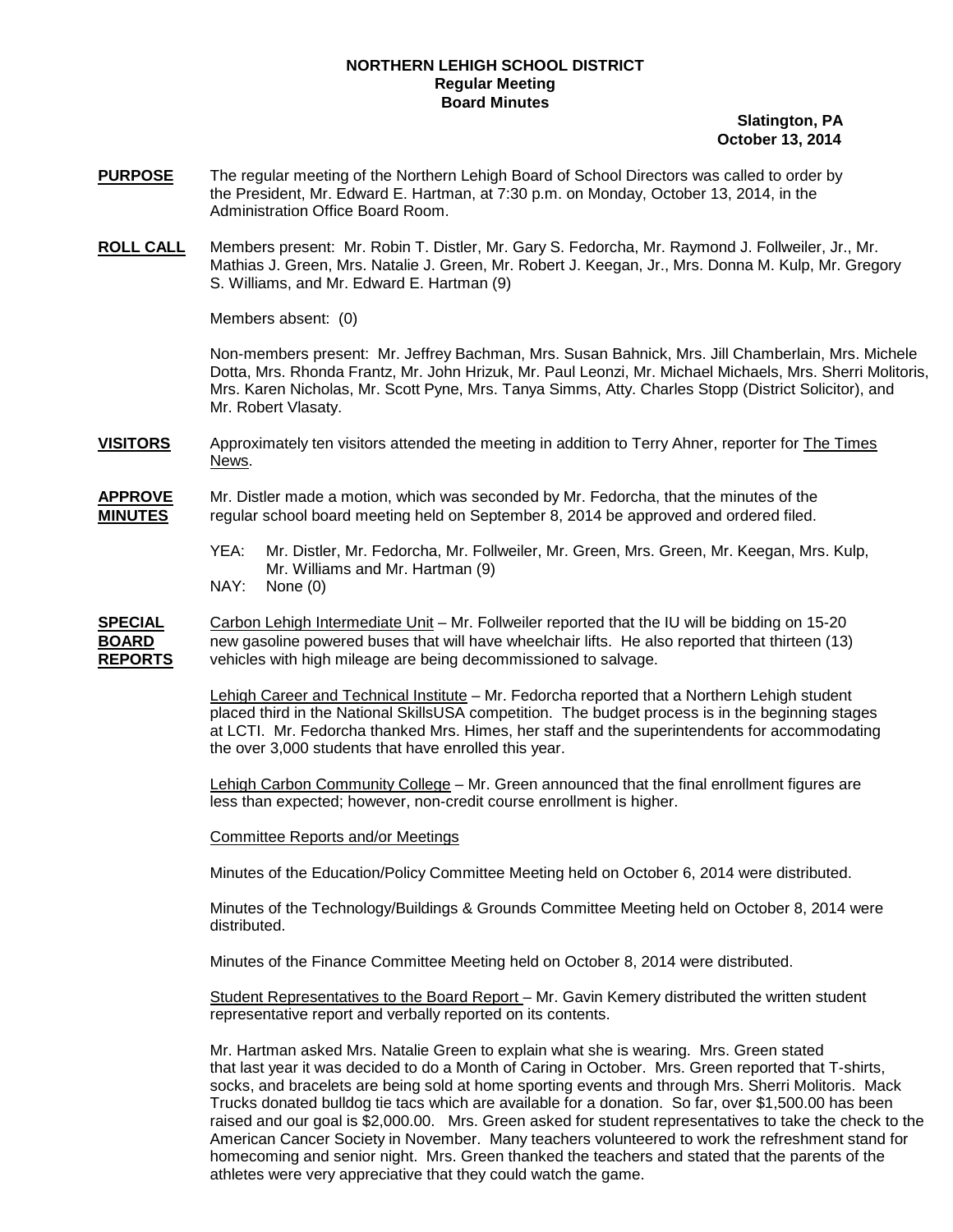**SPECIAL** Federal and Other Programs Update – Mrs. Nicholas reported that the Comprehensive Plan is **BOARD** currently on the twenty-eight (28) day review. Copies are available in the district office and Slatington **REPORTS** Public Library. The plan will be in effect for 2015-2018. **(cont.)**

The annual Barnes and Noble event will be held on November 5, 2014. This event is held to get our students excited about books and reading.

Mrs. Nicholas reminded the board that the Common Core K-12 Workshop for Parents will be held Wednesday, October 15, 2014, in the High School auditorium.

Mrs. Nicholas introduced Mr. John Hrizuk who presented the five year technology plan.

Business Manager's Report - Mrs. Molitoris announced that on the agenda tonight for approval under New Business is the resolution for streamlining the PlanCon reimbursement system and allow for the ability to track the progress of your project. Mrs. Molitoris stated that we have been notified that within a year we should start to see our reimbursement.

Mrs. Frantz reported that the 2015-2016 budget process will begin shortly. The timeline may change if a new governor is elected as they will have until March to present the state budget which is typically when we find out what we can expect from the state. At this time, we are not asking for any exceptions, and if a tax increase is necessary, we will try to keep it within the index.

Superintendent's Report - Mr. Michaels reported that the performance audit report was received on September 25, 2014 and we were found compliant in all significant aspects. Mr. Michaels thanked Mrs. Molitoris and Mrs. Frantz for the excellent job they did as well as the assistance from the administrative team.

Mr. Michaels thanked the Northern Lehigh Community Center for their donation of two (2) fiberglass basketball backstops.

Mr. Michaels stated that with regards to the five year technology plan, it is very flexible and is based on budgeting and updated technology.

Mr. Michaels stated that he is cautiously optimistic about the PlanCon reimbursement because we have been told before the money is coming.

Mr. Michaels personally thanked Mrs. Natalie Green, Mrs. Molitoris and Mrs. Frantz for everything they did and are doing for the Month of Caring. It was nice to see the board members, teachers, and administration working together last Friday night at the football game for a worthwhile cause. Mr. Michaels commended Mr. Weaber and the teachers for manning the concession stand so the parents of the athletes could watch the game. Many of our hardworking teachers are in attendance tonight and a big thank you to them and our board members for making us the "gem of the Lehigh Valley."

Mr. Hartman reported that an executive session was held prior to tonight's meeting to discuss personnel and legal issues.

**PERSONNEL** Mrs. Kulp made a motion, which was seconded by Mrs. Green, that the Board of Education approves the following personnel items:

Sabbatical Approve the request of Catherine Grega, middle school reading teacher, to take a Compensated Leave<br>Leave Sabbatical Leave for the first semester of the 2014-2015 school vear pending verification of Sabbatical Leave for the first semester of the 2014-2015 school year pending verification of C.Grega sabbatical paperwork.

| Appointment   | <b>Rhiannon Brinker</b>  | <b>Temporary Vacancy Replacement</b>                   |  |
|---------------|--------------------------|--------------------------------------------------------|--|
| Instructional | Assignment:              | Middle School Reading Teacher replacing an employee on |  |
|               |                          | Sabbatical leave.                                      |  |
|               | Salary:                  | Substitute Teacher Rate Days 1-30; Day 31 and beyond   |  |
|               |                          | \$45,680 (Step 1 Bachelors on the 2014-2015 CBA Salary |  |
|               |                          | Schedule)                                              |  |
|               | Effective:               | August 21, 2014                                        |  |
|               | <b>Termination Date:</b> | On or about January 16, 2015                           |  |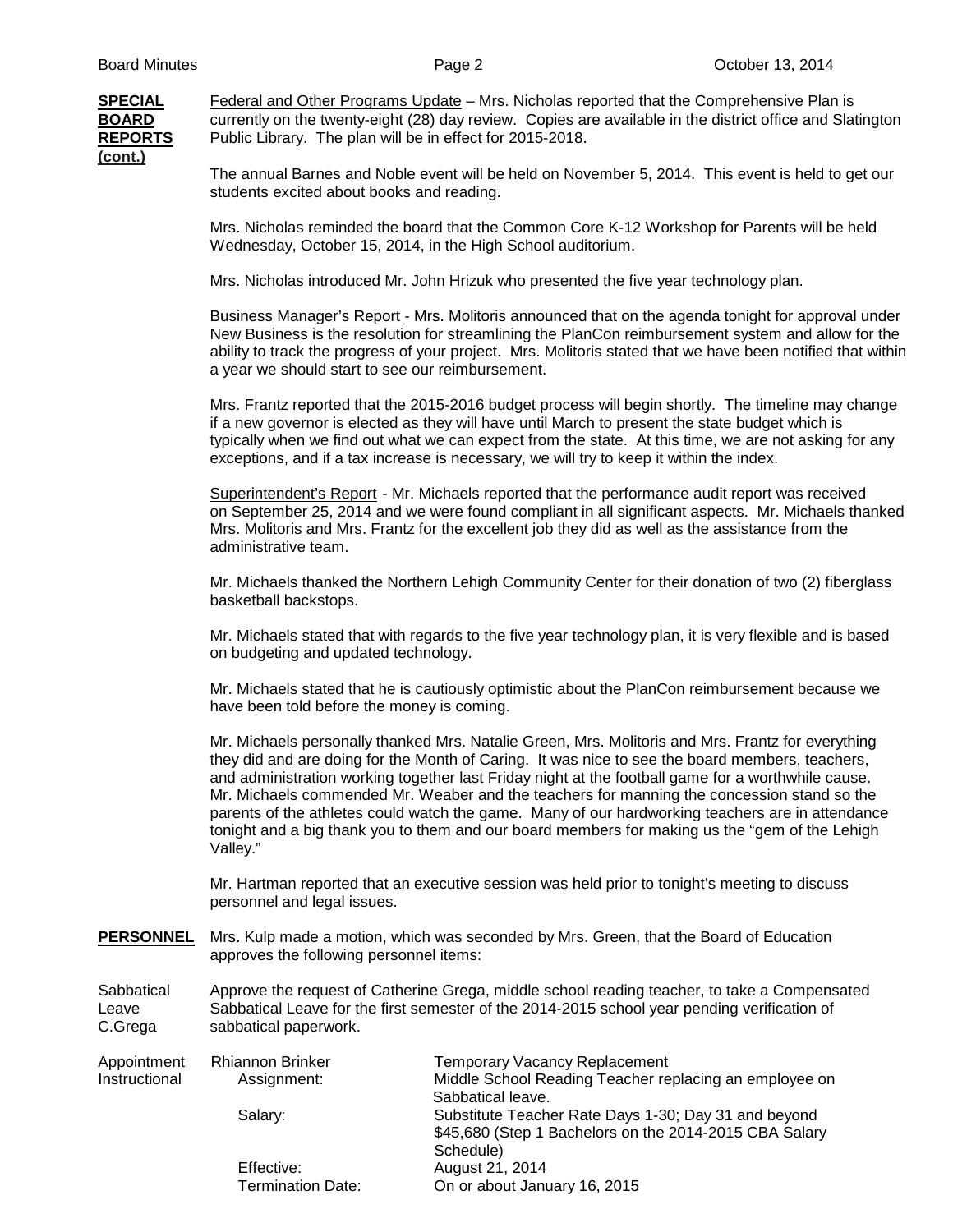| <b>PERSONNEL</b>                      |                                                                                                                                                                                                                                                                                                                                                                                                                               |                                                                                                                                                                                                                                                             |  |  |
|---------------------------------------|-------------------------------------------------------------------------------------------------------------------------------------------------------------------------------------------------------------------------------------------------------------------------------------------------------------------------------------------------------------------------------------------------------------------------------|-------------------------------------------------------------------------------------------------------------------------------------------------------------------------------------------------------------------------------------------------------------|--|--|
| (cont.)                               | Arielle Dentith*<br>Assignment:<br>Salary:                                                                                                                                                                                                                                                                                                                                                                                    | <b>Temporary Vacancy Replacement</b><br>Senior High School English Teacher replacing an employee on<br>Family medical leave.<br>Substitute Teacher Rate Days 1-30; Day 31 and beyond<br>\$45,680 (Step 1 Bachelors on the 2014-2015 CBA Salary<br>Schedule) |  |  |
|                                       | Effective:<br><b>Termination Date:</b>                                                                                                                                                                                                                                                                                                                                                                                        | September 22, 2014<br>Upon return of Full Time Teacher<br>* Pending Verification of Missing Personnel File Items                                                                                                                                            |  |  |
|                                       | Andrea Meyers<br>Assignment:<br>Salary:                                                                                                                                                                                                                                                                                                                                                                                       | <b>Temporary Vacancy Replacement</b><br>Senior High School Physics Teacher replacing an employee on<br>Family medical leave.<br>Substitute Teacher Rate Days 1-30; Day 31 and beyond<br>\$45,680 (Step 1 Bachelors on the 2014-2015 CBA Salary<br>Schedule) |  |  |
|                                       | Effective:<br><b>Termination Date:</b>                                                                                                                                                                                                                                                                                                                                                                                        | September 8, 2014<br>Upon return of Full Time Teacher<br>* Pending Verification of Missing Personnel File Items                                                                                                                                             |  |  |
| Appointment<br>Non-Instruct-<br>ional | Kay O'Donnell<br>Assignment:<br>Salary:<br>Effective:                                                                                                                                                                                                                                                                                                                                                                         | Second Shift Custodian Slatington Elementary School<br>replacing Julianna Christman who retired.<br>\$9.00 Per Hour Monday-Friday, 2:30PM - 11:00PM<br>September 22, 2014<br>*60 Day probationary period ending November 20, 2014                           |  |  |
| Rescind<br>Family<br>Medical          | Rescind the following motion that was originally approved at the September 8, 2014 board<br>meeting:<br>Approve the request of employee #3700 to take a twelve week Family Medical Leave beginning<br>on August 18, 2014, for her own medical reasons. Employee will be using sick days in<br>conjunction with her family medical leave. Employee plans to return to her current position upon<br>release from her physician. |                                                                                                                                                                                                                                                             |  |  |
| Leave                                 |                                                                                                                                                                                                                                                                                                                                                                                                                               |                                                                                                                                                                                                                                                             |  |  |
| Family<br>Medical<br>Leave            | Approve the request of employee #260 to take a twelve week Family Medical Leave beginning on<br>September 4, 2014, for her own medical reasons. Employee will be using ten (10) sick days and<br>three (3) personal days. Employee plans to return to her current position upon release from her<br>physician.                                                                                                                |                                                                                                                                                                                                                                                             |  |  |
|                                       | Approve the request of employee #6882 to take a twelve week Family Medical Leave<br>beginning on September 24, 2014, for her own medical reasons. Employee plans to return to her<br>current position upon release from her physician.                                                                                                                                                                                        |                                                                                                                                                                                                                                                             |  |  |
| Unpaid<br>Leave of<br>Absence         | Approve the request of Jennifer Butz, Slatington/Peters Elementary Health & Physical Education<br>teacher, to take a three day leave of absence, without pay, on April 17, 20, and 21, 2015. She<br>plans to use these days in conjunction with her five personal days. Her request will not be<br>considered a precedent for future requests per correspondence received from the Northern<br>Lehigh Education Association.  |                                                                                                                                                                                                                                                             |  |  |
| Salary<br>Adjustments                 | Acknowledge the following teachers who have completed the requirements per the<br>Collective Bargaining Agreement that would entitle them to a salary increase for the 2014-2015<br>school year:                                                                                                                                                                                                                              |                                                                                                                                                                                                                                                             |  |  |
|                                       | Jeremy Battista<br>From:<br>To:                                                                                                                                                                                                                                                                                                                                                                                               | Step 7B+24<br>Step 7M                                                                                                                                                                                                                                       |  |  |
|                                       | Gina Orr<br>From:<br>To:                                                                                                                                                                                                                                                                                                                                                                                                      | Step 5B<br>Step 5B+24                                                                                                                                                                                                                                       |  |  |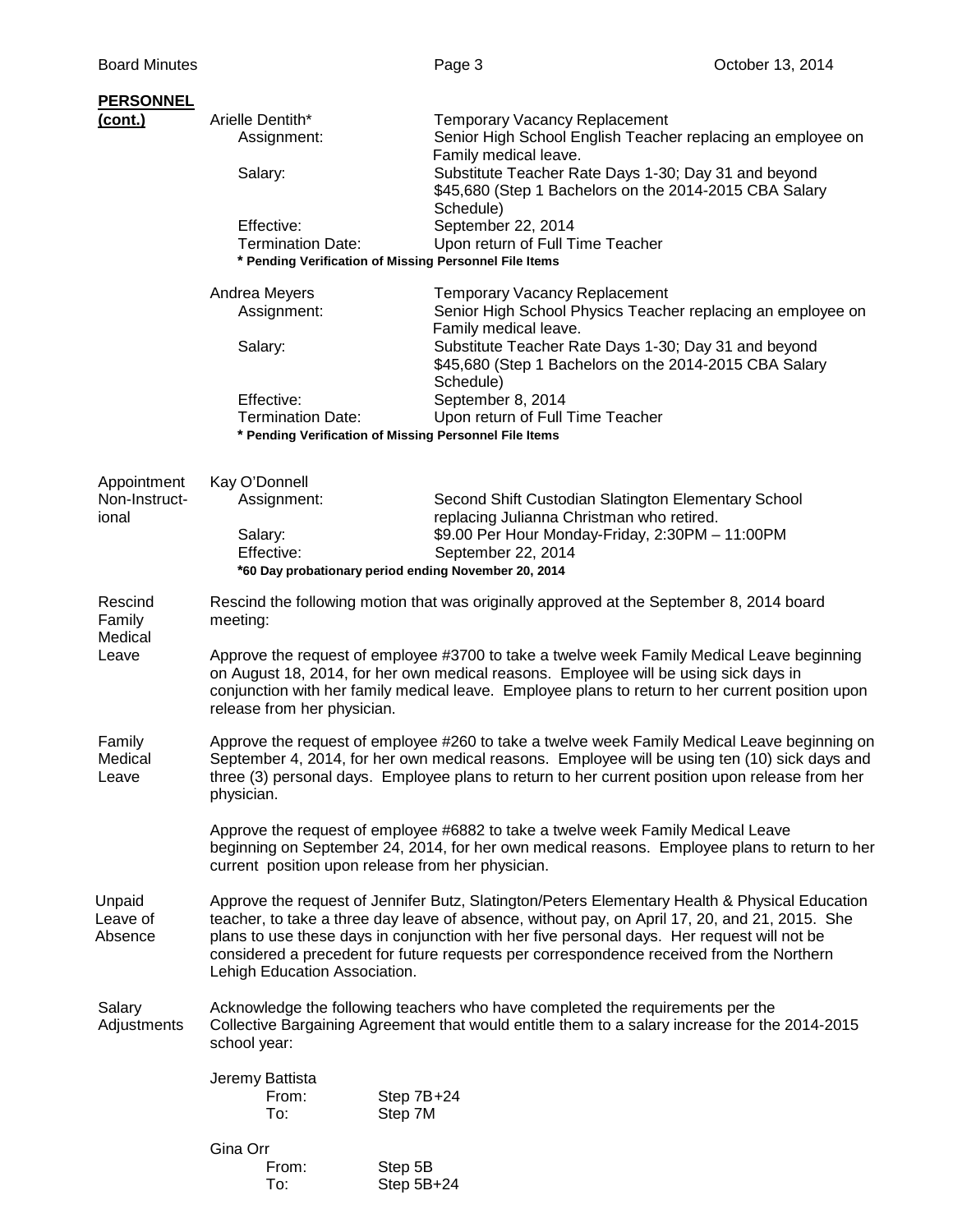| <b>PERSONNEL</b><br>(cont.)<br>Rescind<br>Co-Curricular<br>Appointment                                                                                                                                                  | Rescind the appointment of Elizabeth Chunko in the amount of \$2,731.00 from her position<br>as Middle School Field Hockey Coach for the 2014-2015 school year which was originally<br>approved at the January 13, 2014 board meeting.                                                                                                      |                                                                                                                                                                                                 |                          |  |
|-------------------------------------------------------------------------------------------------------------------------------------------------------------------------------------------------------------------------|---------------------------------------------------------------------------------------------------------------------------------------------------------------------------------------------------------------------------------------------------------------------------------------------------------------------------------------------|-------------------------------------------------------------------------------------------------------------------------------------------------------------------------------------------------|--------------------------|--|
| Co-Curricular<br>Appointments<br>2014-2015                                                                                                                                                                              | Elizabeth Chunko<br><b>Bronwyn Green</b>                                                                                                                                                                                                                                                                                                    | MS Field Hockey Coach (Shared)<br>MS Field Hockey Coach (Shared)                                                                                                                                | \$1,365.50<br>\$1,365.50 |  |
| 2014-2015                                                                                                                                                                                                               | Game Workers Approve the following list of people as Game Workers for the 2014-2015 school year.<br>Game Workers consist of ticket sellers and takers, game announcers, scoreboard operators<br>field judges, scorekeepers. Rate of pay is consistent with the rates approved on the 2014-<br>2015 Supplementary Personnel Salary Schedule. |                                                                                                                                                                                                 |                          |  |
|                                                                                                                                                                                                                         | Frank Carazo                                                                                                                                                                                                                                                                                                                                |                                                                                                                                                                                                 |                          |  |
| Co-Curricular<br>Volunteers<br>2014-2015                                                                                                                                                                                | Lisa Kemmerer<br>Michael Steigerwalt*<br>* Pending Verification of Missing Personnel File Items                                                                                                                                                                                                                                             | <b>Refreshment Stand Volunteer</b><br>Assistant Boy's Basketball Coach                                                                                                                          |                          |  |
| Unpaid<br>Volunteers                                                                                                                                                                                                    | Marlene Simock*<br>* Pending Verification of Missing Personnel File Items                                                                                                                                                                                                                                                                   |                                                                                                                                                                                                 |                          |  |
| Substitute-<br>Instructional                                                                                                                                                                                            | Approve the following substitute teachers for the 2014-2015 school year at the 2014-2015<br>substitute teacher rates as approved on the Supplementary Personnel Salary Schedule:                                                                                                                                                            |                                                                                                                                                                                                 |                          |  |
|                                                                                                                                                                                                                         | Cynthia Fritzinger-Elementary<br>Helene McGuire-Hein* - School Nurse<br>Deanna Suozzo* - Elementary - PreK-4<br>Megan Wagner* - Elementary - PreK-4<br>*Pending Verification of Missing Personnel File Items                                                                                                                                | Frances Williams* - Social Studies, Special Education K-12                                                                                                                                      |                          |  |
| Substitute-<br>Non-<br>Instructional                                                                                                                                                                                    |                                                                                                                                                                                                                                                                                                                                             | Approve the following individuals as substitute secretaries/aides for the 2014-2015 school year<br>at the 2014-2015 substitute rate as approved on the Supplementary Personnel Salary Schedule: |                          |  |
| Aides/<br>Secretary                                                                                                                                                                                                     | Janice Herzog<br>Sherri Houser*<br>Shelly Pender*<br>Betty Rowland*<br>*Pending Verification of Missing Documents                                                                                                                                                                                                                           |                                                                                                                                                                                                 |                          |  |
| Cafeteria<br>Approve the following individuals as substitute cafeteria workers for the 2014-2015 school year<br>Workers<br>at the 2014-2015 substitute rate as approved on the Supplementary Personnel Salary Schedule: |                                                                                                                                                                                                                                                                                                                                             |                                                                                                                                                                                                 |                          |  |
|                                                                                                                                                                                                                         | Sherri Houser*<br>Betty Rowland*<br>*Pending Verification of Missing Documents                                                                                                                                                                                                                                                              |                                                                                                                                                                                                 |                          |  |
| Custodians                                                                                                                                                                                                              |                                                                                                                                                                                                                                                                                                                                             | Approve the following individuals as substitute custodians for the 2014-2015 school year at the 2014-<br>2015 substitute rate as approved on the Supplementary Personnel Salary Schedule:       |                          |  |
|                                                                                                                                                                                                                         | Norman Kern*<br>John Madura*<br>*Pending Verification of Missing Documents                                                                                                                                                                                                                                                                  |                                                                                                                                                                                                 |                          |  |
|                                                                                                                                                                                                                         | YEA:<br>NAY:<br>None $(0)$                                                                                                                                                                                                                                                                                                                  | Mr. Distler, Mr. Fedorcha, Mr. Follweiler, Mr. Green, Mrs. Green, Mr. Keegan, Mrs. Kulp,<br>Mr. Williams and Mr. Hartman (9)                                                                    |                          |  |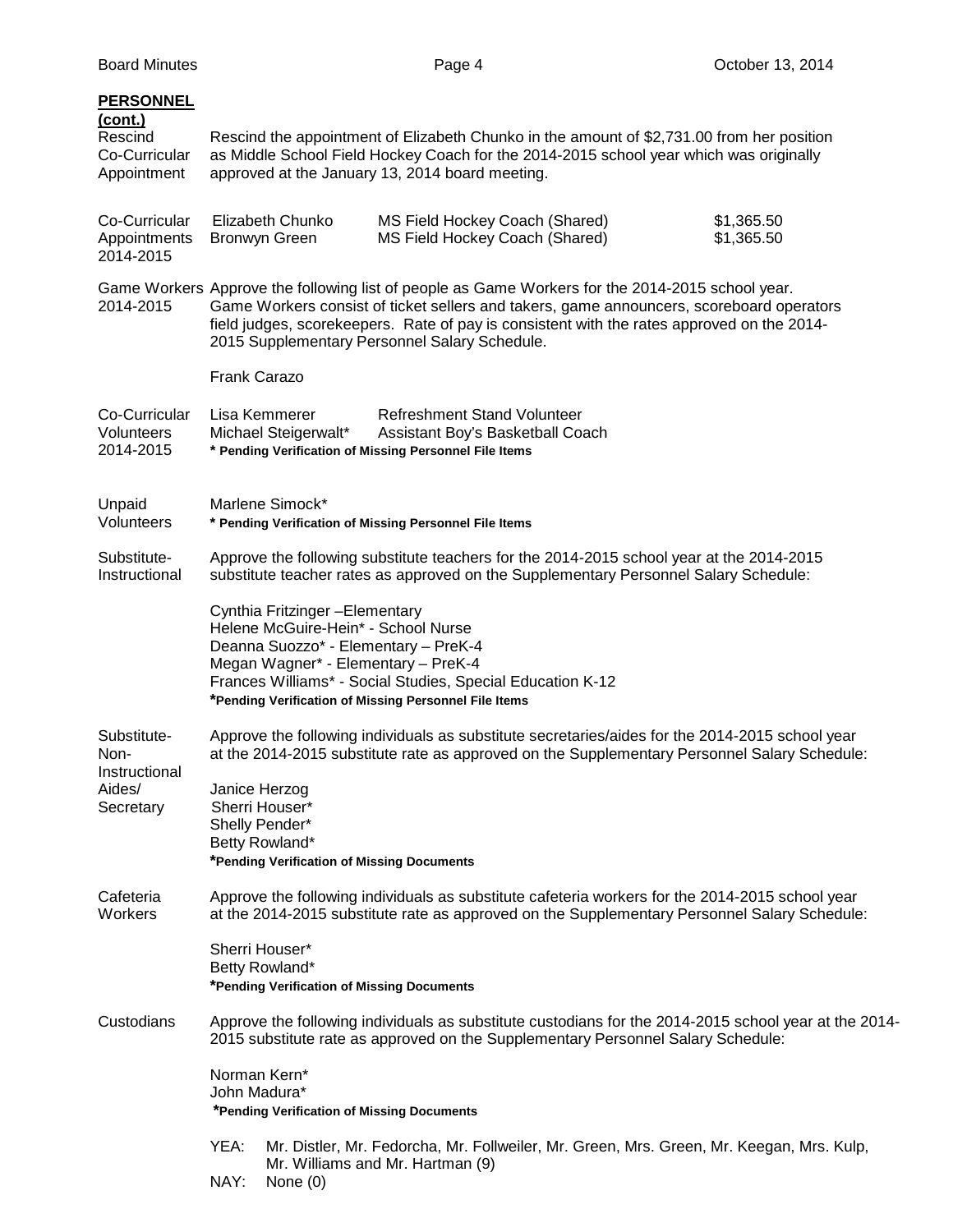## **CONFER-** Mr. Williams made a motion, which was seconded by Mr. Green, that the Board of Education **ENCES** approve the following conference: Jeffrey Bachman – PEMA – Multi-Hazard Emergency Planning for Schools and Train the Trainer Workshop – December 8-10, 2014 – Coatesville, PA –Meals: \$120.00; Travel Costs: \$95.20 – Total Approximate Cost: \$215.20 – Funding: Superintendent's Budget. YEA: Mr. Distler, Mr. Fedorcha, Mr. Follweiler, Mr. Green, Mrs. Green, Mr. Keegan, Mrs. Kulp, Mr. Williams and Mr. Hartman (9) NAY: None (0) **POLICY** Mr. Fedorcha made a motion, which was seconded by Mr. Distler, that the Board of Education approves Board Policy tension the following policy items: First Reading Approve school board policy #000 – Local Board Procedures – Board Policy/Procedure/ Administrative Regulations, as presented after first reading. Approve school board policy #100 – Programs – Comprehensive Plan, as presented after first reading. Approve school board policy #113 – Programs – Special Education, as presented after first reading. Approve school board policy #114 – Programs – Gifted Education, as presented after first reading. Approve school board policy **#**146 – Programs – Student Services, as presented after first reading. Approve school board policy #320 – Administrative Employees – Freedom of Speech in Nonschool Settings, as presented after first reading. Approve school board policy #420 – Professional Employees – Freedom of Speech in Nonschool Settings, as presented after first reading. Approve school board policy #520 – Nonprofessional Employees – Freedom of Speech in Nonschool Settings, as presented after first reading. Approve school board policy #331 – Administrative Employees – Job Related Expenses, as presented after first reading. Approve school board policy #431 – Professional Employees – Job Related Expenses, as presented after first reading. Approve school board policy #531 – Nonprofessional Employees – Job Related Expenses, as presented after first reading. Approve school board policy #333 – Administrative Employees – Professional Development, as presented after first reading. Approve school board policy #433 – Professional Employees – Professional Development, as presented after first reading. Board Policy Approve school board policy #319 – Administrative Employees – Outside Activities, as presented Second after second reading. Reading Approve school board policy #419 – Professional Employees – Outside Activities, as presented after second reading. Approve school board policy #519 – Non-Professional Employees – Outside Activities, as presented after second reading.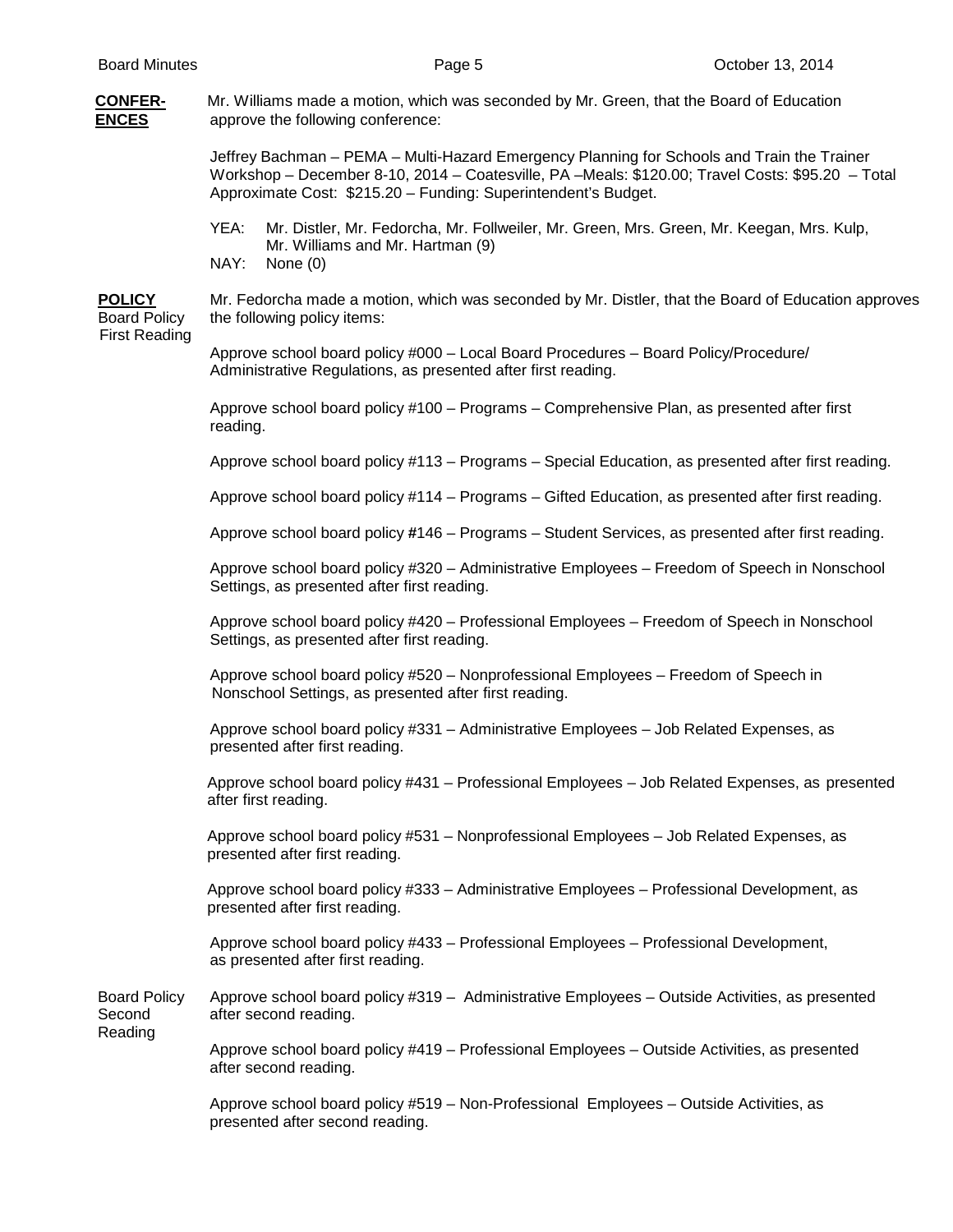| <b>POLICY</b><br>(cont.)<br>Delaware<br>Nat'l<br>Heritage<br>Marathon | Grant permission, according to Board Policy #707, for the Delaware and Lehigh National & Lehigh<br>Heritage Corridor to use the district's parking lot facilities on Sunday, November 2, 2014 for<br>the Delaware & Lehigh Heritage Marathon and Half Marathon. They anticipate participants<br>will begin arriving by 6:00AM and the event will conclude around 4:00PM. |  |  |  |
|-----------------------------------------------------------------------|--------------------------------------------------------------------------------------------------------------------------------------------------------------------------------------------------------------------------------------------------------------------------------------------------------------------------------------------------------------------------|--|--|--|
| Non-Resident<br><b>Students</b>                                       | Approve the request of the parents of a seventh grade student at the Middle School, who are<br>building a house in the district, to allow their student to begin the 2014-2015 school year in<br>Northern Lehigh School District in accordance with school board policy #202.                                                                                            |  |  |  |
| Homebound<br>Instruction                                              | It is recommended that the Board of Education grant homebound instruction for a $6th$ grade<br>student, Student No. 2190122 for five hours per week, effective October 7, 2014 and<br>continuing until approximately January 5, 2015.                                                                                                                                    |  |  |  |
|                                                                       | Mr. Distler, Mr. Fedorcha, Mr. Follweiler, Mr. Green, Mrs. Green, Mr. Keegan, Mrs. Kulp,<br>YEA:<br>Mr. Williams and Mr. Hartman (9)<br>NAY:<br>None $(0)$                                                                                                                                                                                                               |  |  |  |
| <b>NEW</b><br><b>BUSINESS</b>                                         | Mr. Fedorcha made a motion, which was seconded by Mr. Williams, that the Board of<br>Education approves the following new business item:                                                                                                                                                                                                                                 |  |  |  |
| Resolution<br>HB2124<br>PlanCon<br>Reform                             | RESOLVED, the Board of Education approves the Resolution in support of HB2124<br>calling for Reform of the Commonwealth's PlanCon system, as presented.                                                                                                                                                                                                                  |  |  |  |
|                                                                       | Mr. Distler, Mr. Fedorcha, Mr. Follweiler, Mr. Green, Mrs. Green, Mr. Keegan,<br>YEA:<br>Mrs. Kulp, Mr. Williams and Mr. Hartman (9)<br>NAY:<br>None $(0)$                                                                                                                                                                                                               |  |  |  |
|                                                                       | Mr. Fedorcha made a motion, that was seconded by Mrs. Kulp, that the Board of<br>Education approves the following motion:                                                                                                                                                                                                                                                |  |  |  |
| Motion<br>Venture<br>LLC Tax<br>Sale                                  | Authorize Portnoff & Associates to establish a minimum bid price equal to an amount<br>necessary to clear all delinquent real estate taxes plus all other costs of the Venture<br>LLC tax sale.                                                                                                                                                                          |  |  |  |
|                                                                       | YEA:<br>Mr. Distler, Mr. Fedorcha, Mr. Follweiler, Mr. Green, Mrs. Green, Mr. Keegan, Mrs. Kulp,<br>Mr. Williams and Mr. Hartman (9)<br>NAY:<br>None $(0)$                                                                                                                                                                                                               |  |  |  |
| <b>FINANCIAL</b>                                                      | Mrs. Kulp made a motion, which was seconded by Mr. Green to approve the following Financial items:                                                                                                                                                                                                                                                                       |  |  |  |
| Financial<br>Reports                                                  | General Fund Account months of June-August<br>NLMS Student Activities Account months of July-September<br>NLHS Student Activities and Scholarship Accounts months of July-September                                                                                                                                                                                      |  |  |  |
| List of<br><b>Bills</b>                                               | Approve the Following List of Bills:<br>General Fund months of September and October, 2014<br>Refreshment Stand month of September, 2014<br>Cafeteria Fund month of September, 2014                                                                                                                                                                                      |  |  |  |
| Statewide<br>Delinquent<br>Per Capita<br><b>Tax Collector</b>         | Approve the appointment of Statewide Tax Recovery as the delinquent per capita tax collector<br>for the 2014-2015 school year.                                                                                                                                                                                                                                           |  |  |  |
| Portnoff<br>Agreement<br>Delinquent<br><b>Tax Collector</b>           | RESOLVED, the Board of Education approves the addendum to the agreement with<br>Portnoff Law Associates, Ltd. to be the delinquent real estate tax collector for the 2014 tax<br>year.                                                                                                                                                                                   |  |  |  |